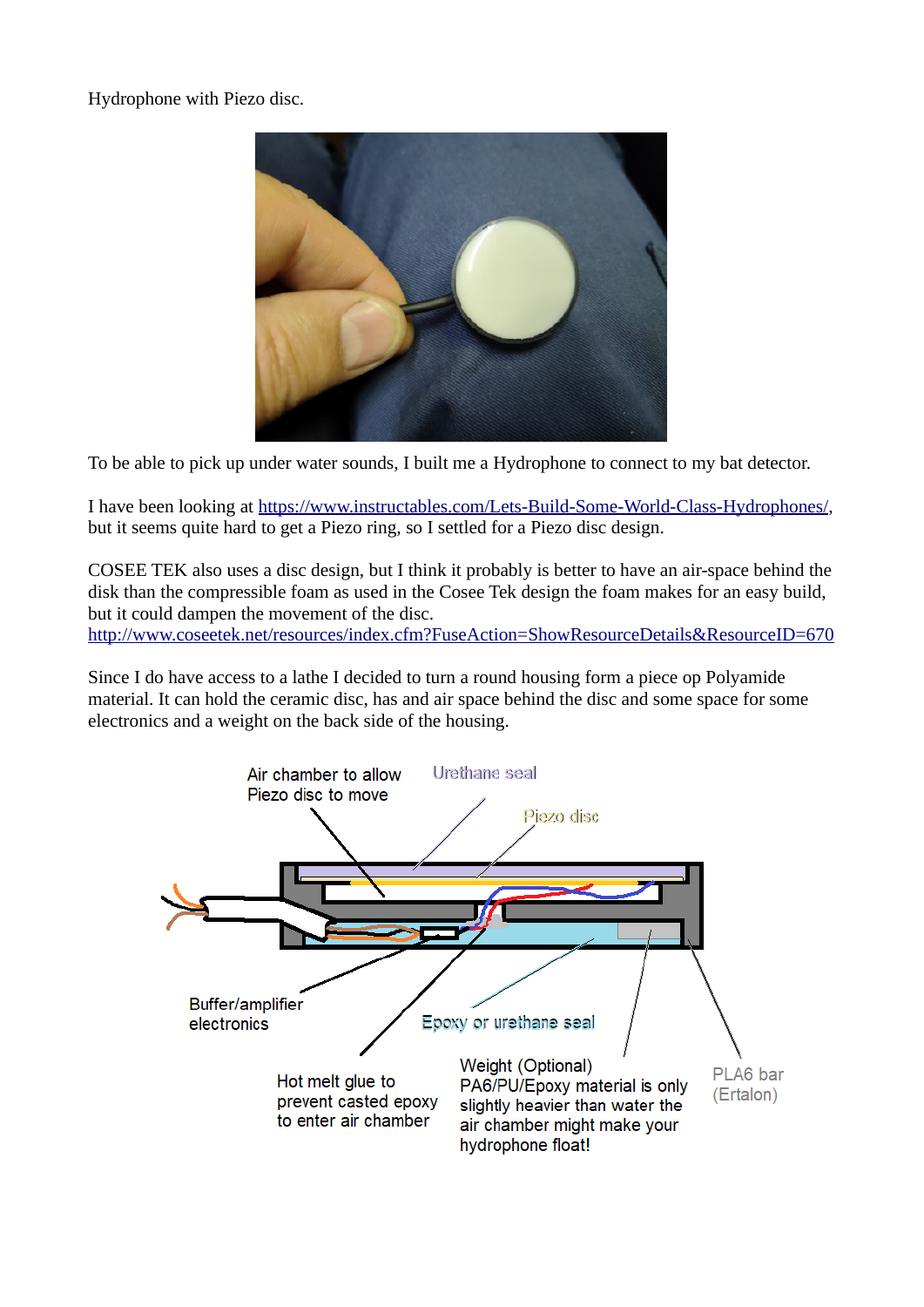As you can see I still covered the Piezo disc with a small layer of 2-component casting urethane to have some extra protection.



This is the end where I put the piezo disc, there is just enough space so the blobs of solder can not touch the back of the housing.

Diameters are made to fit the Piezo disc and the back inner diameter is to be able to fit an M16 washer.



I used some epoxy glue to hold the disk in place. After the epoxy glue is set I casted the urethane on top of it being careful it does touch the edges to seal it from the water.

To be sure I have a good seal there I made an extra cut as you can see in the detailed picture.

## Extra cut to allow for better grip/seal of casted urethane



This a detailed image of the extra cut out I made Only a small cut of about 1\*1mm is made here.

During casting I uses a cocktail-pick or toothpick to be sure the resin is filling this cut out ring properly.

These extra cut-outs are optional.